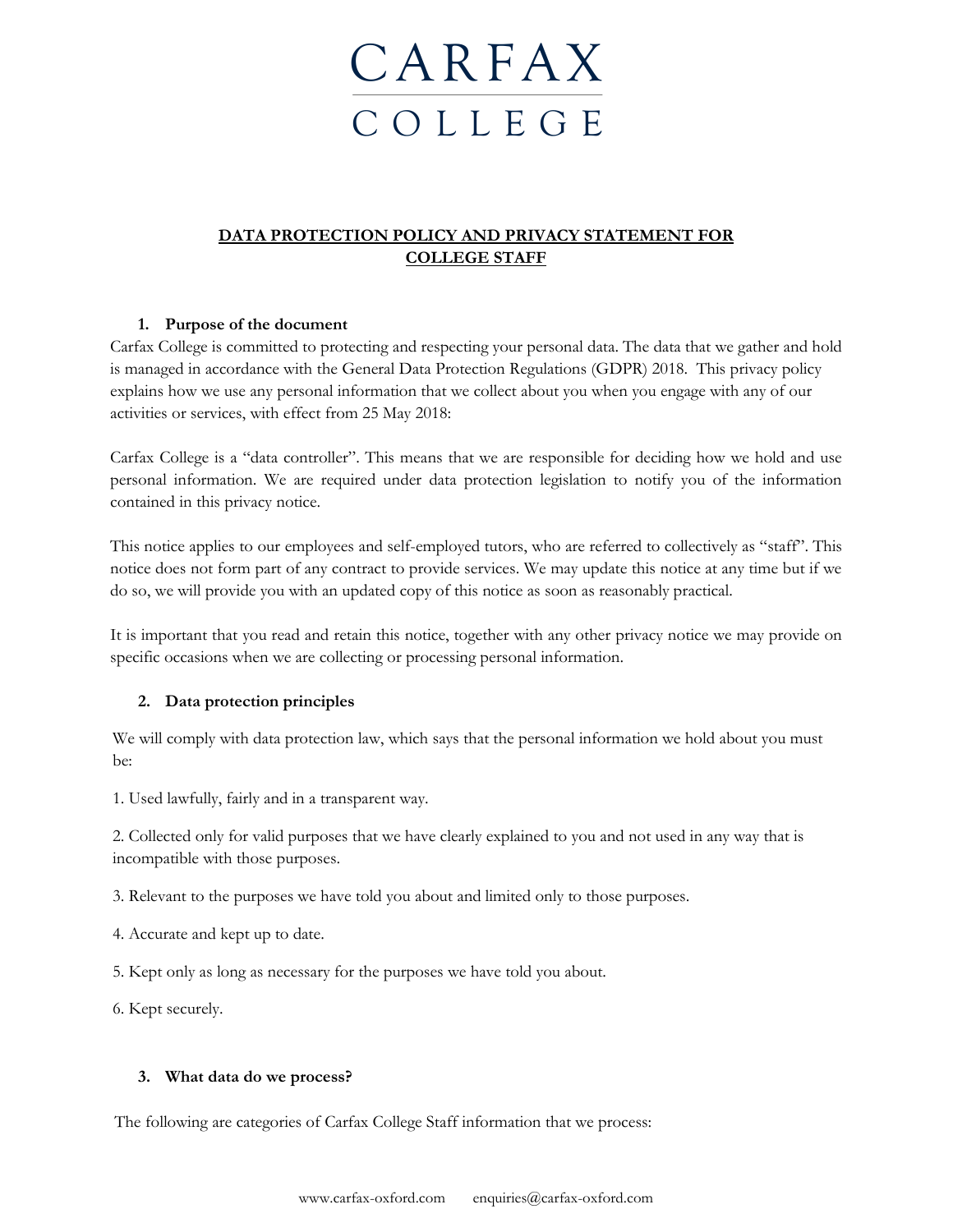- personal information (such as name, address, national insurance number)
- characteristics information (such as gender, age, ethnic group)
- information relating to contract or work agreement (such as start date, hours worked, availability, subjects taught, roles and salary information and grading)
- work absence information (such as number of absences and reasons)
- qualifications (and, where relevant, subjects taught)
- Information on what has been taught.

#### **4. Why we collect and use staff information**

We will only use your personal information in order to do the following:

- where we need to perform the contract we have entered into with you
- where we need to comply with a legal obligation
- where it is necessary for our legitimate interests (or those of a third party) and your interests and fundamental rights do not override those interests
- where we need to protect your interests (or someone else's interests)
- where it is needed in the public interest or for official purposes.

Most commonly, we will use your personal information in the following circumstances:

- making a decision about an individuals' recruitment or appointment
- checking the individual is legally entitled to work in the UK. Paying an individual and, where applicable, deducting tax and National Insurance contributions (NICs)
- providing any benefits where applicable
- enrolling employees in a pension arrangement in accordance with our statutory automatic enrolment duties
- administering the contract we have entered into
- conducting performance and/or salary reviews, managing performance and determining performance requirements
- assessing qualifications for a particular job or task, including decisions about promotions and payment ranking
- gathering evidence for possible grievance or disciplinary hearings
- making decisions about continued employment, engagement
- making arrangements for the termination of our working relationship
- education, training and development requirements
- dealing with legal disputes, including accidents at work
- ascertaining fitness to work
- managing sickness absence
- complying with health and safety obligations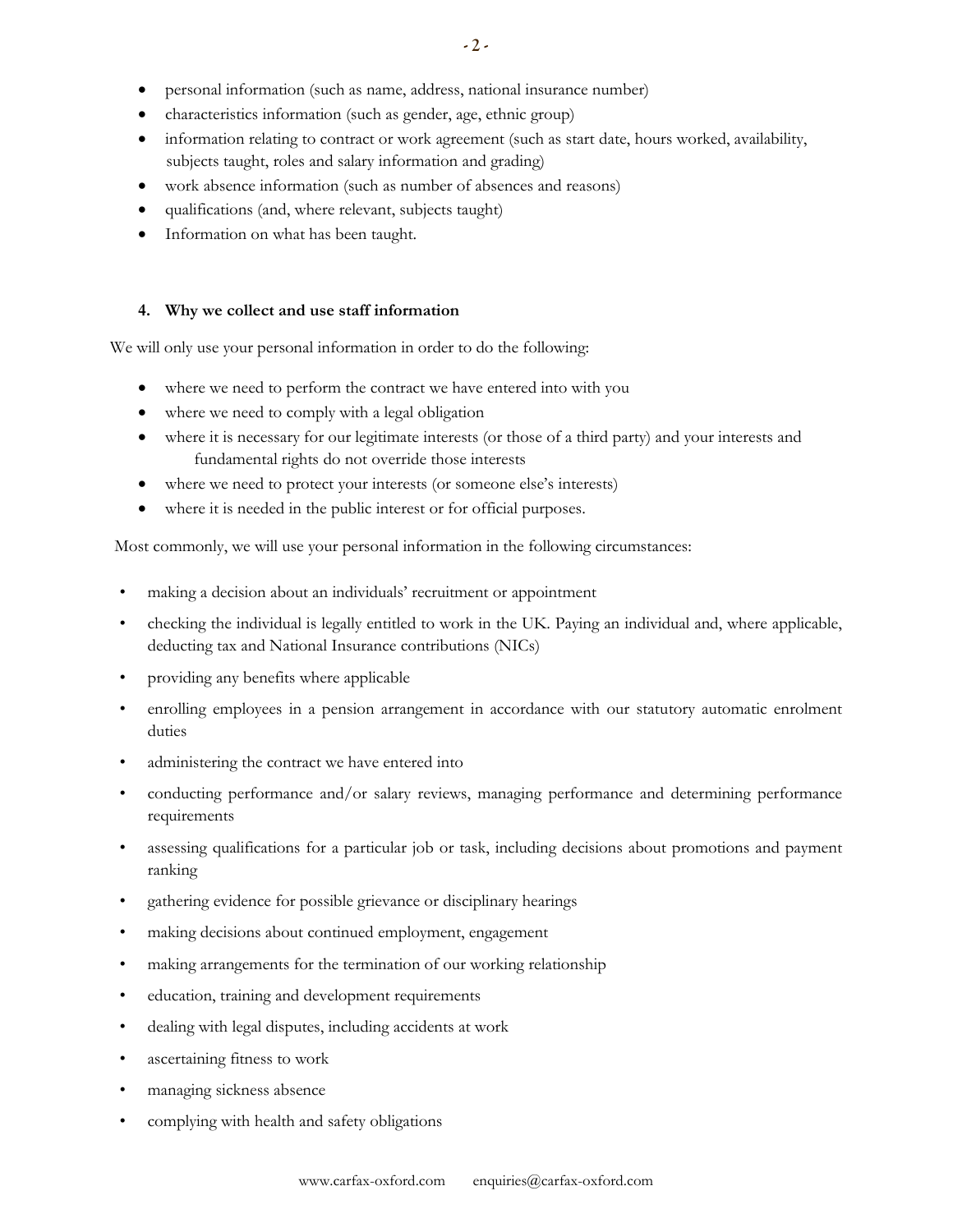- complying with safeguarding obligations
- to monitor your use of our information and communication systems to ensure compliance with our IT policies
- to ensure network and information security, including preventing unauthorised access to our computer and electronic communications systems and preventing malicious software distribution
- equal opportunities monitoring.

#### **5. How we use "special categories" of staff data**

"Special categories" of particularly sensitive personal information require higher levels of protection. Special category data can include information on staff ethnicity, and medical health. We will use particularly sensitive personal information of Employees in the following ways:

- we will use information relating to leaves of absence, which may include sickness absence or family related leaves, to comply with employment and other laws.
- we will use information about the physical or mental health of staff, or their disability status, to ensure health and safety in the workplace and to assess the fitness of staff to work
- to provide appropriate workplace adjustments
- to monitor and manage sickness absence
- to administer benefits including statutory maternity pay, statutory sick pay, and pensions and permanent health insurance, where applicable
- we will collect information about criminal convictions as part of the recruitment process or we may be notified of such information directly by you in the course of you working for us. We are allowed to use your personal information in this way to carry out our obligations. We have in place an appropriate policy and safeguards which we are required by law to maintain when processing such data.

#### **6. How we collect staff information**

- collected on application, such as via references, CV or application form.
- gathered from you in the course of working for us.
- performance information gathered via pupil feedback forms or lesson observations.

Pupil data is essential for the schools' operational use. Whilst the majority of pupil information you provide to us is mandatory, some of it requested on a voluntary basis. In order to comply with the data protection legislation, we will inform you at the point of collection, whether you are required to provide certain pupil information to us or if you have a choice in this.

#### **7. How we retain your personal data and keep it secure**

We will only retain your personal information for as long as necessary to fulfil the purposes we collected it for, including for the purposes of satisfying any legal, accounting, or reporting requirements. Details of retention periods for different aspects of your personal information are available in our **retention policy** which can be obtained by emailing the data officer.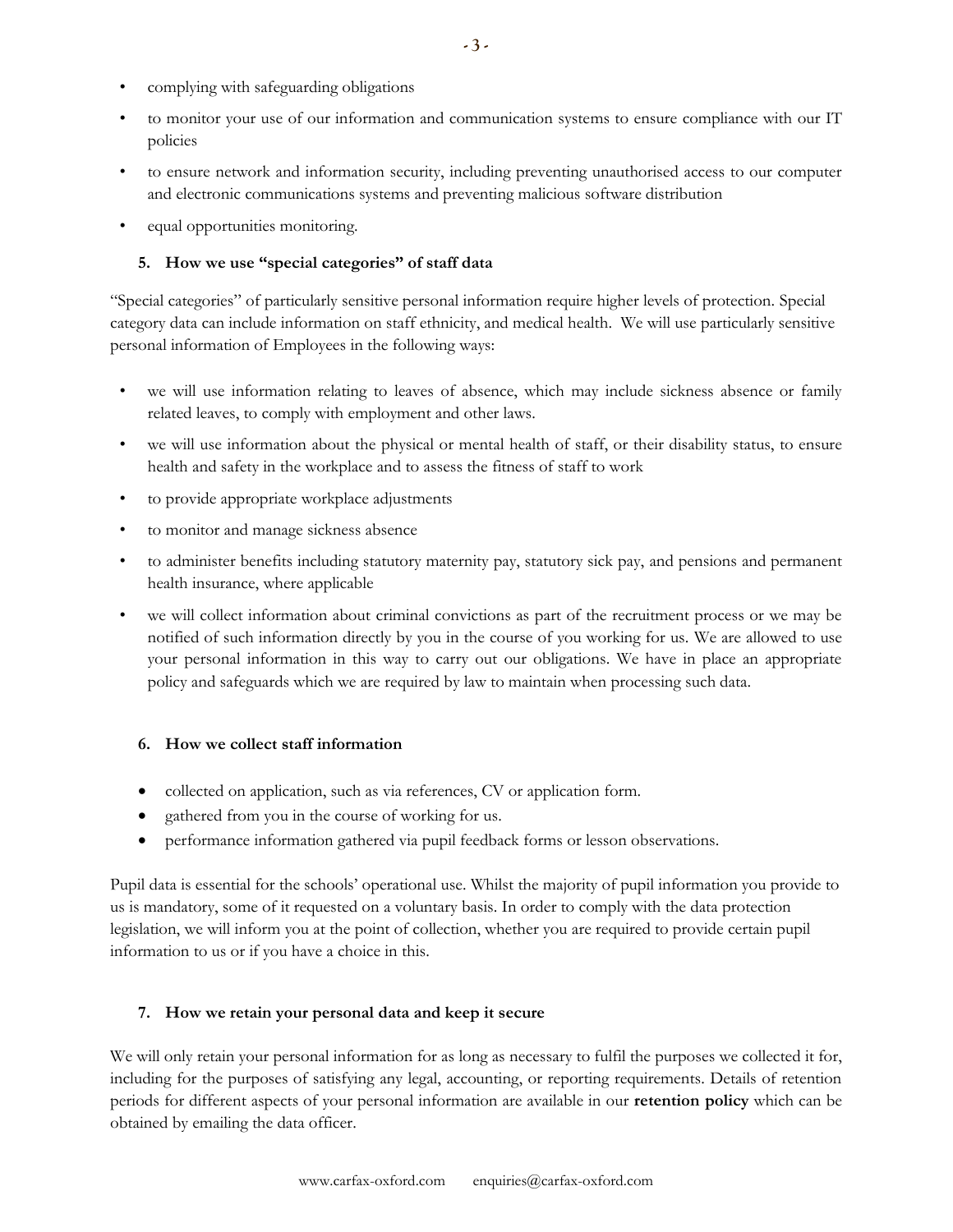In some circumstances we may anonymise your personal information so that it can no longer be associated with you, in which case we may use such information without further notice to you.

We use reasonable organisational, technical and administrative measures to keep any information collected and/or transmitted to us secure. This includes the use of HTTPS with TLS (Transport Layer Security), which encrypts transmitted data, however, no data transmission or storage system can be guaranteed to be 100% secure.

Sensitive data is further password protected and staff files are kept in lockable cabinets in secure parts of the study centre.

#### **8. Who we share staff information with**

We routinely share this information with:

- the Department for Education (DfE)
- Regulatory bodies, such as OFSTED.

#### **9. Why we share school workforce information**

We do not share information about our workforce members with anyone without consent unless the law and our policies allow us to do so.

- We are required to share information about our staff with the Department for Education (DfE) for the purpose of those data collections, under Section 537A of the Education Act 1996 and processing of this data is necessary for reasons of substantial public interest.
- We share information with regulatory bodies (e.g. OFSTED, ISI) for ensuring compliance and the safety and welfare of our pupils.

#### **10. Requesting access to your personal data**

Under data protection legislation, parents and pupils have the right to request access to information about them that we hold. To make a request for your personal information, or be given access to your child's educational record, contact **[dataofficer@carfax-oxford.com](mailto:dataofficer@carfax-oxford.com)**

You also have the right to:

- object to processing of personal data that is likely to cause, or is causing, damage or distress
- prevent processing for the purpose of direct marketing
- object to decisions being taken by automated means
- in certain circumstances, have inaccurate personal data rectified, blocked, erased or destroyed; and
- a right to seek redress.

If you have a concern or complaint about the way we are collecting or using your personal data, you should raise your concern with us in the first instance or directly to the Information Commissioner's Office at <https://ico.org.uk/concerns/>